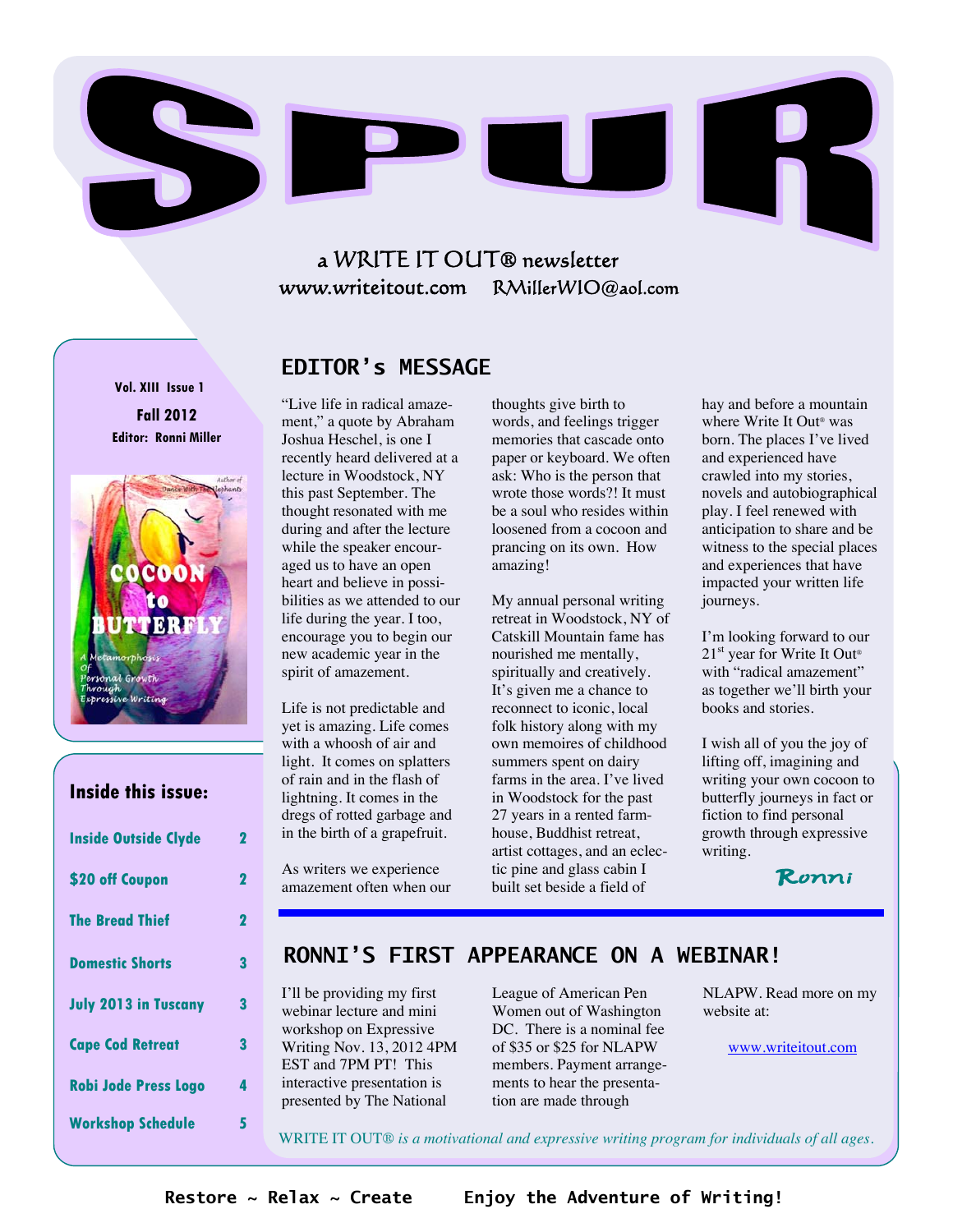INSIDE OUTSIDE CLYDE



**Inside Outside Clyde** 

The *world premier* of Ronni's book *Inside Outside Clyde* has been set to music by Alice Moerk, award winning professional music composer. Ronni's reading of *Clyde* will be accompanied by piano and oboe on February 9, 2013 at 12:30 PM at the Bird Key Yacht Club.

This children's picture book tells a story of bullying and selfdiscovery. Clyde, the protagonist who is a little boy teased by schoolmates because he has red hair and wants to run away from his outsides and hide. In his escape he discovers an inside place of comfort and imagination.

He resists leaving this comfort zone until he's encouraged to take his insides outside and this makes all the difference in his life.

Tickets for this lunch premier are \$23 and may be obtained through Ronni. E-mail her for more info.

# Write about 66<br>**"**<br>feelings, memories and experiences to understand your life. Ronni Miller "



My children's book **The Bread Thief** won a first place award in October, 2011 from the National League of American Pen Women.

# **Celebrate 21 Years of WIO With Special Perks**

Special perks are available to celebrate our 21<sup>st</sup> year of the WIO program:

- 1. Save \$5.00 off prepaid registration for a Creative Writing Workshop.
- 2. Early birds who preregister and prepay for a Creative Writing Workshop are entitled to one free private session with Ronni.
- 3. Prepay for four private sessions and receive the  $5<sup>th</sup>$  private session free.

# **Private Sessions with Book Midwife**

Ronni, as Book Midwife works with clients to birth their books of memoir and fiction from inception to delivery. She also works with clients to develop personal growth through expressive writing exercises. See www.writeitout.com under "news and events" for the link to articles where Ronni has been interviewed on the subject of Expressive Writng. Contact Ronni for more information and to make an appointment. RMillerWIO@aol.com or 941-359-3824.

# **The Bread Thief, Pine Tree & Above Finn's**

**The Bread Thief** was originally written for my grandson Eric, who was born in Italy and grew up there until the age of six when he and his parents moved to the U.S. Italy is embedded in his genes as is the love of bread. One day when I was visiting I heard

him dub himself *the bread thief*. So, of course I had to write the book and sent it to him as a gift.

*The Pine Tree*, an adult short story of love awakened won **first prize** at the 2011 National Biennial Convention in Washington DC

from the National League of American Pen Women.

*Above Finn's*, an adult short story of the irony of love, won **third prize** in a short story competition sponsored by the Boca Raton Branch of the National League of American Pen Women in 2011.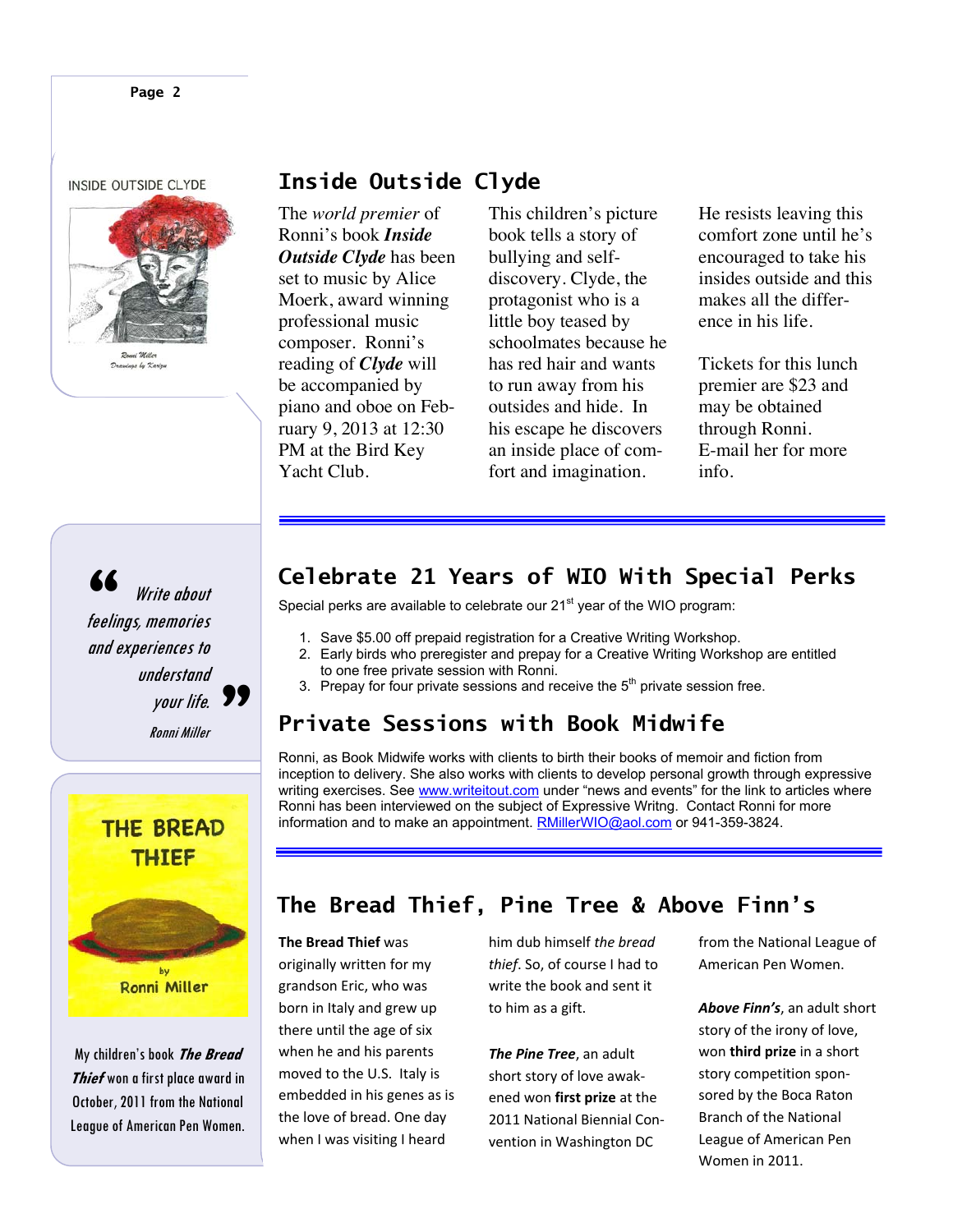# **Domestic Shorts**

Eighteen of my most popular stories performed at Readings are now bound together in an 81/2 x11 collection with cover illustration of one of my paintings.

The stories speak of connections with lovers and places. Female characters struggle with loss, and longing and

the ironies of life. Pathos, humor and romance swirl through the stories that provide a window of insight into the human experience. Some of the stories have been published in literary journals and newspapers.

*"She had returned, or was it run off to Italy,* 

*the place of her first love, at least with a country that had remained available to her, and provided her with dreams and material to write."* 

-- From "Memoir Of A Displaced Person" in *Domestic Shorts*

# DOMESTIC SHORTS

**Page 3** 

Ronní Miller

**Domestic Shorts is a Robi Jode Press book. This and all Ronni's books are available on her website.** 

# **July 2013 in Tuscany**

Relax, restore, create and write in a Renaissance villa in Tuscany, Italy. A perfect setting for a week's retreat to massage imagination, kindle romance, tickle taste buds and absorb the culture of Italy while writing.

Il Barone, location for the workshop is a four star, hotel owned and run by a count and countess in Panzano in

Chianti a Tuscan village within miles of Florence and Siena. You'll experience old world graciousness, surrounded by antiques and art work pampered with modern conveniences and regional, gourmet food. Sounds and sights of the nearby  $10^{th}$  century church will pique your senses along with the scent of grapes ripening. Saturdayto-Saturday, July 13-20, 2013

will be our special time to share a magical opportunity that captures the aura of yesteryear.

See www.writeitout.com for information on details of the retreat. Those of you who have already mentioned a desire to join the adventure, please contact me as soon as possible.



Il Barone in Tuscany



## **August Cape Cod Expressive Writing Retreat**

Join us this year in August on the Cape at a New England Inn, once a sea captain's home in the village of Wellfleet, MA.

Expressive writing and art exercises stimulate your writing. Private attention is given to each student and time is flexible to work on individual projects. Held at The Holden Inn, located in

the village of Wellfleet, it is within walking distance to the Bay beach, restaurants, art galleries, books stores and shops.

The retreat begins on Monday, August 19 and ends on Friday, August 23, 2013**.**

See www.writeitout.com for a description of this retreat.



**Ronni Miller Writer, Artist, Speaker Editor of SPUR** 

The Holden Inn in Wellfleet, MA  $\sim$ From the lodge, A view of Cape Cod Bay

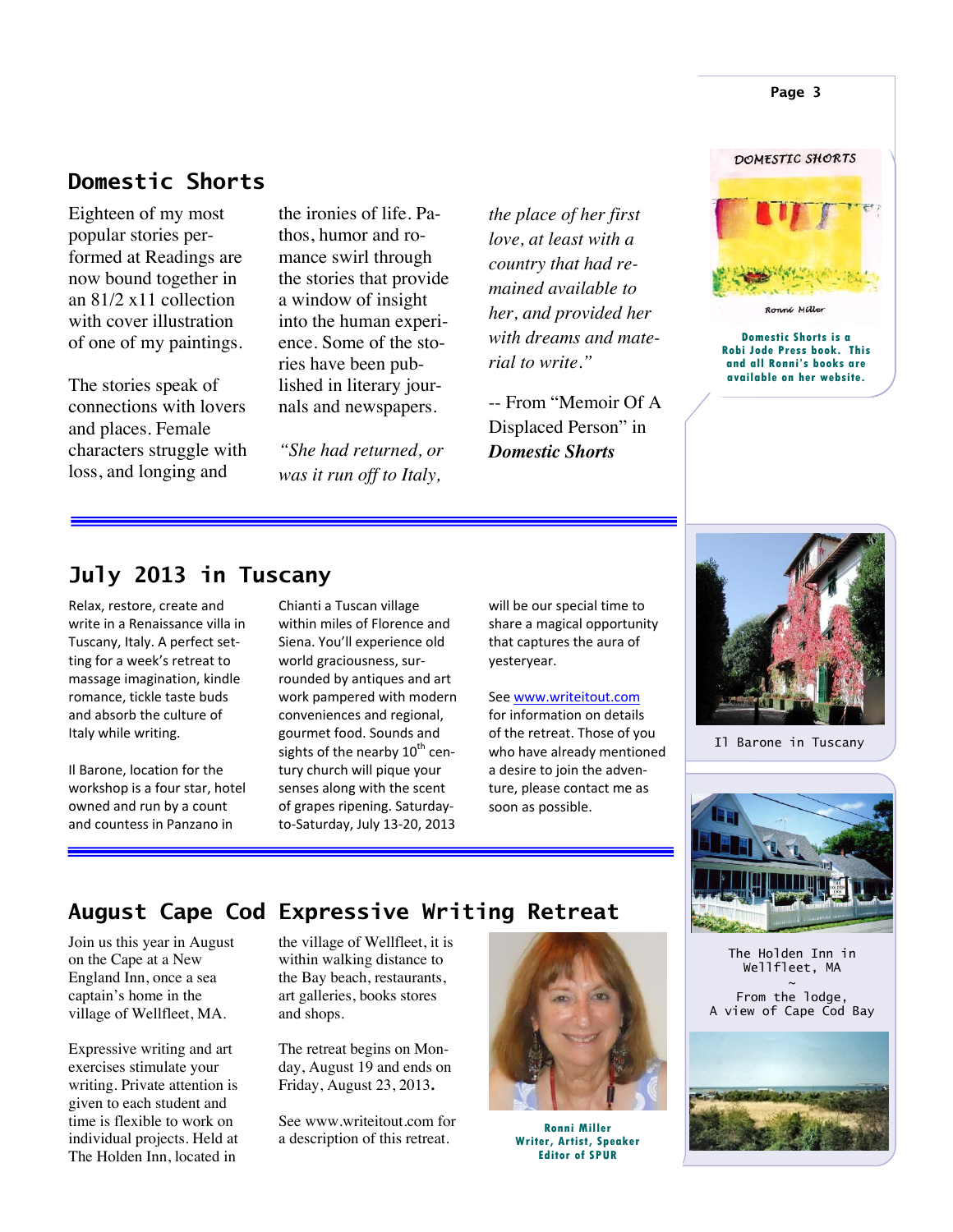# **Robi Jode Press Logo Story**

The logo for ROBI JODE PRESS introduced at Write It Out's Twenty Year Birthday event dates back to 1980. It was designed by Jonathan Miller, then in high school, as the logo for Robi Jode Company, a marketing company to promote Ronni's first book *Where To Go With Your Lover* published in 1980 by the small press Tribune Publishing Company, of Livingston, New Jersey. It was a book of places to wine, dine and stay in the metropolitan area of NJ, NY, the Berkshires and Bermuda with memoir stories in some of the locations.

The logo was originally painted on a mirror and there it remained unused until 2012 when it became the logo for Robi Jode press who has published six of Ronni's books including the award wining children's book *The Bread Thief*.

The diamond with three diamonds inside represents Ronni and her three children as they are the diamonds in her life. The name was conceived from the first two letters of each of their names: **Ro**nni, **Bi**ll, **Jo**n and **De**bbie.The children are grown now, professionals with doctorate and masters degrees in science, architecture and psychotherapy and are raising their own children of elementary and high school ages.

**A TRIPLE EVENT** to celebrate the 20th year birthday of the **Write It Out** program**,** the introduction of **Robi Jode Press** to the public and the publishing of the brand new book *Cocoon To Butterfly: A Metamorphosis of Expressive Writing* was held on February 28, 2012 at the Arts & Cultural Alliance Building, Sarasota, FL.

Write It Out celebrated twenty years of providing private clients and workshop students motivation and encouragement to express feelings, memoires and experiences through writing in the US, Bermuda and in Italy. **Robi Jode Press,** a spin off of the Write It Out program was introduced to the public as a small, cooperative press publishing fiction, nonfiction and children's books. *Cocoon To Butterfly*, part memoir and part how-to-write a memoir, Ronni's newest book, joins *Dance With The Elephants* as another text used in the Write It Out program.

Close to one hundred graduates and students of the program as well as family and friends enjoyed readings of cocoon to butterfly stories performed by students of the Write It Out program who are included in the Cocoon book. **Diane Graham** read her poem "Breathing," **Karen Winston Weinstein** read her personal essay piece "Creative Outlet," **Kris Pinelli** read her poems "Revelation" and "Chrysalis" and **Marilyn Shapo** read her personal essay "My Namesake." Appetizers, wine and desserts especially Ronni's favorite, a chocolate birthday cake, topped off the affair. Committee members for the event, Gerry Sheridan, Maram Schuster, Joy Yelin, Karin Zukoswski, Kris Pinelli, Jane Keil Yoder, Jacqui and Seward Smith helped plan, prepare, bake, set-up, host and breakdown the event.

#### **FREE CREATIVE WRITING WORKSHOP GREENVILLE, NY**

Write It Out will offer a free week long Creative Writing Workshop on Monday, August 26 to Friday, August 30, 2013 from 10:00 AM -12 noon at the Greenville Public Library, Greenville, NY**.** This workshop has been an annual event for many years held in a rural community between Woodstock and Albany NY. Farmers and second home people from New York City share their creative work. Its popularity has spawned two writing groups that meet during the year. A number of students have gone on to publish their work as a result of the workshop including George Knauer, the blind poet who has several poetry books to his credit as well as an autobiographical essay "Blind Poet Soars Out Of The Cocoon" published in *Cocoon To Butterfly.* He hadn't begun to write until he experienced the Write It Out workshop several years ago. He's an inspiration to all of us, sighted or not to pursue the healing benefits of creativity and writing.

#### **NEW VENUE FOR WRITE IT OUT**

Ronni is now teaching expressive writing workshops at the Center for Building Hope (formerly the Cancer Support Community) Lakewood Ranch. Her classes meet once a week on Wednesday's and are free and open to anyone impacted by cancer whether as a survivor or caregiver. The all green Center is a brand new architecturally designed space to enhance the beauty of life with a butterfly garden, outdoor labyrinth, and windows from the classroom that bring nature into the room providing a soothing background to write.



The diamond with three diamonds inside represents Ronni and her three children as they are the diamonds in her life.

Write It Out®

**a WRITE IT OUT® newsletter** 

**Write It Out PO Box 704 Sarasota, FL 34230 941-359-3824** 

**www.writeitout.com RMillerWIO@aol.com** 



#### **PRIVATE SESSIONS**

Make an appointment for a private session (s) to work one-onone with Ronni on expressive writing exercises using journal writing, poetry, prose, and theater pieces for the purposes of developing and increasing personal growth. As Book Midwife, Ronni works with clients from inception to birth on memoir and fiction books.

#### **PERKS FOR THE EARLY BIRDS**

Free private session with Ronni when you register for a six-week Pinehurst Village Creative Writing workshop and pay in advance of the class.